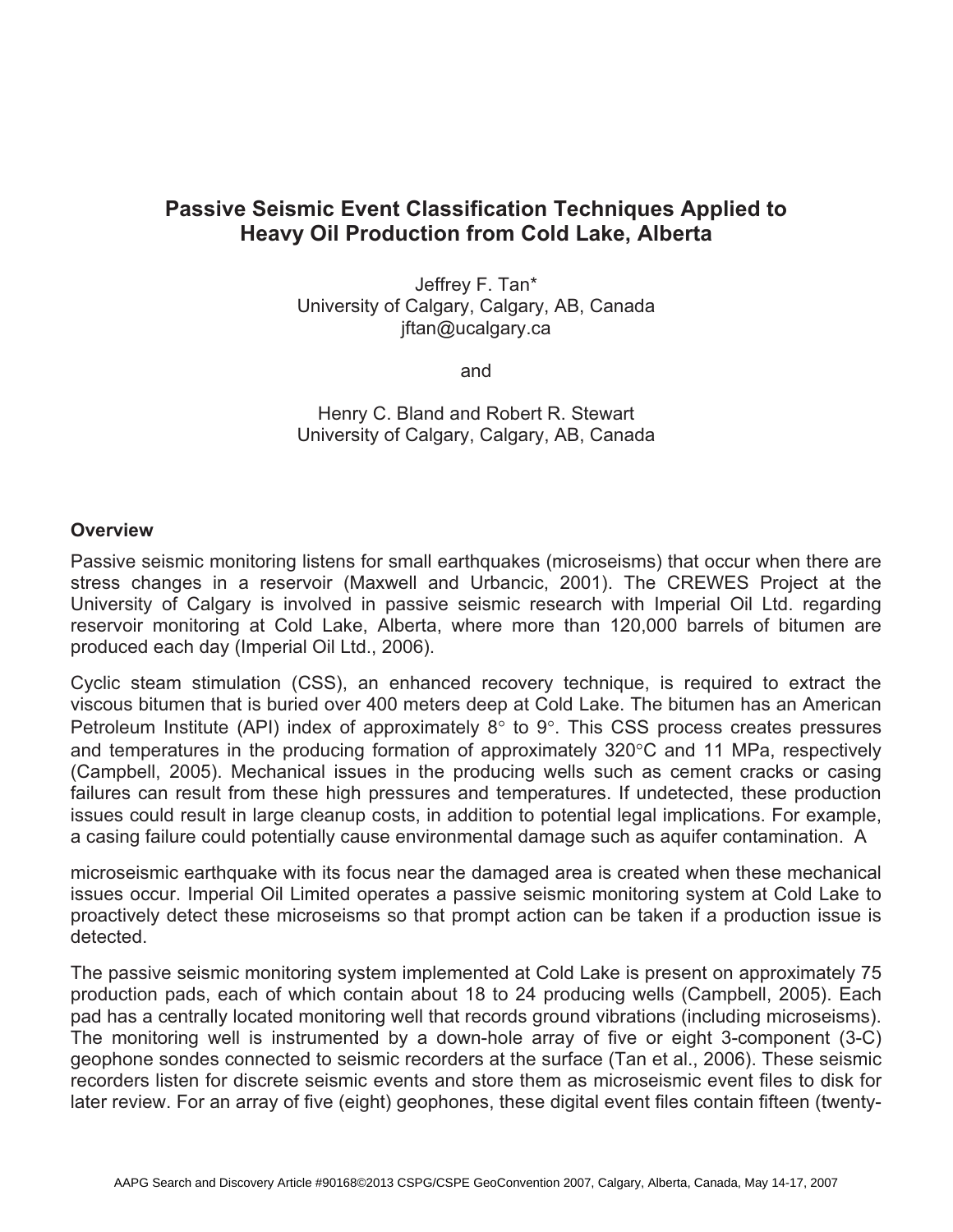four) traces that display 1.365 seconds (1.5 seconds) of microseismic activity recorded by the 3 component geophone sondes.

Vendor-supplied event-classification software analyzes each created microseismic file and assigns a classification. If a file is classified as "good", this indicates that the software has decided that the event file warrants further investigation; conversely, if a file is classified as "noise", it is supposedly an event that is not of interest (Tan et al., 2006). Approximately 99% of all detected events are noise. Examples of "good" events worth further investigation include cement cracks around the casing in the wells, and casing failures. Examples of noise events include noise created by pump rods and passing vehicles (Campbell, 2005). Noise events are usually discarded.

The current event-file classification software has been known to misclassify a large portion of the received files. This has resulted in many "good" events and noise events being incorrectly identified. These numerous misclassifications require extensive manual investigation. This timeconsuming process of examining incorrectly classified files one-by-one can become very costly.

The purpose is to develop and combine microseismic analysis algorithms capable of precisely classifying the microseismic event files generated by the passive seismic monitoring system at Cold Lake. Frequency-filtering, event-length detection, and statistical analysis techniques are developed. An interactive MATLAB graphical user interface (GUI) application, entitled Event\_Analyzer, is developed and tested. The developed application is tested on 7697 microseismic files. It correctly classifies 99.4% of these files, which is an encouraging result. With continued testing, development, and optimization, we aim to implement this GUI on Imperial's passive seismic monitoring system at Cold Lake in the future, which would likely result in significant economic savings.

# **Example Events**

Figures 1 and 2 are two sample traces. Figure 1 shows a trace obtained from a "good" event, with the P- and S-wave arrivals indicated. Figure 2 shows a trace from a noise event. These two example traces do not characterize all of the possible detected events, but are a fairly reasonable representation of the characteristics pertaining to a fair number of "good" and noise events (Tan et al., 2006). These traces are normalized to the largest data value (in magnitude), and have any DC offset removed.



**Figure 2.** Example trace of a noise event.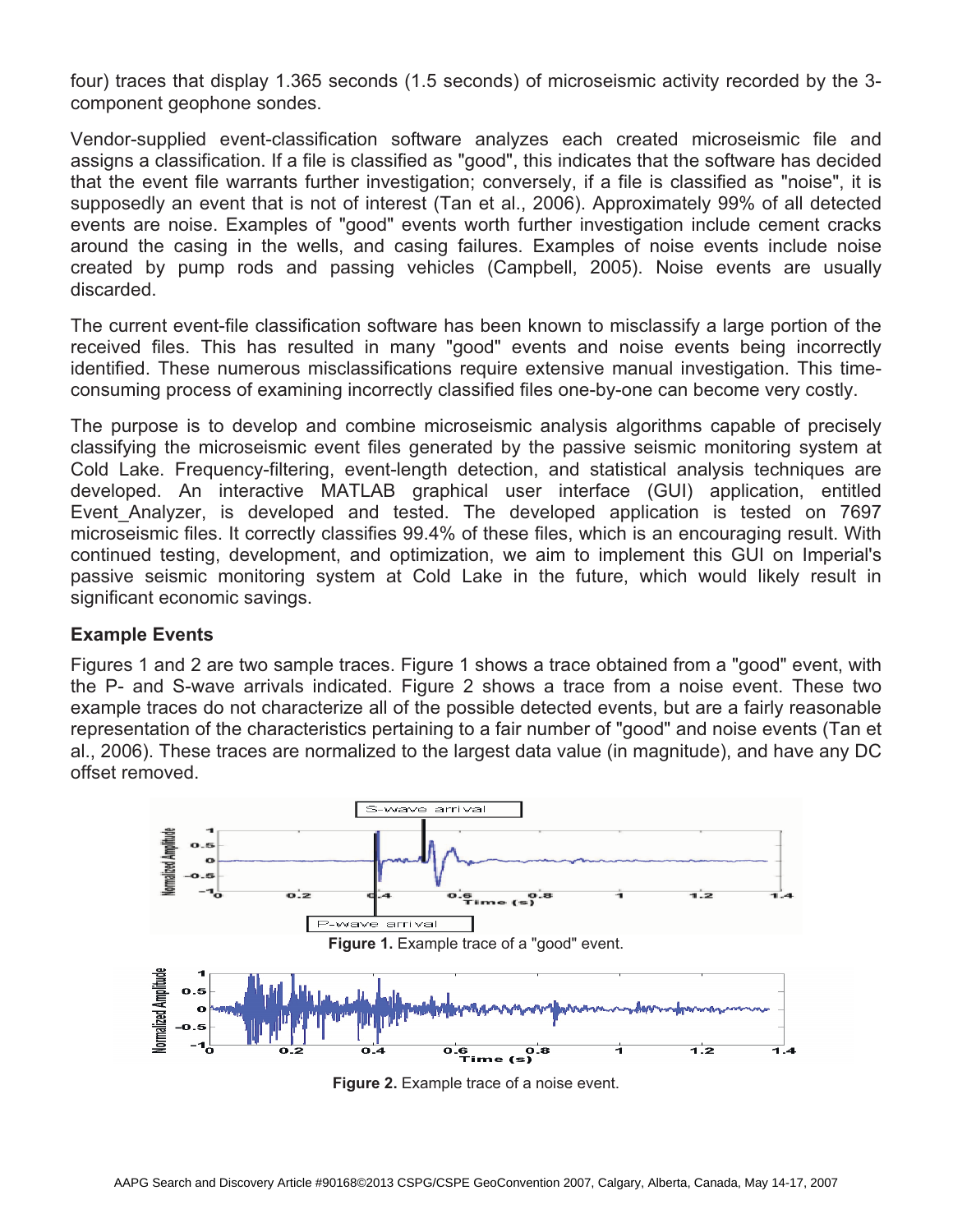# **Algorithms**

Compared to noise events, many "good" events generally have lower frequency content, shorter P-wave event-lengths, and flatter time-domain characteristics. Based on these observations, classification algorithms involving frequency-filtering, event-length detection, and statistical analysis are developed. A preliminary available dataset of 7032 microseismic event files is used to decide algorithm details such as filter order, passband range, stopband range, and threshold settings.

# **Frequency Filtering**

Many "good" events generally have lower frequency content than noise events. This set of classification algorithms filters incoming microseismic signals with low-pass, high-pass, and bandpass filters, followed by an amplitude analysis of the filtered signal. Chebyshev, Butterworth, and Inverse-Chebyshev frequency response approximations similar to those shown in Maundy (2005) as well as Zhou and McMechan (1999) are applied.

#### **Event-Length Detection**

The P-wave event-length in many "good" traces is usually significantly shorter than noise eventlengths. This set of classification algorithms determines the first-arrival event-lengths. An applied time-domain algorithm continuously calculates ratios of short-term averages (STA) to long-term averages (LTA) of microseismic energy. This is the STA/LTA technique (Ambuter and Solomon, 1974) demonstrated by Munro (2005). The STA/LTA ratio will often significantly increase at the onset of a microseismic event and decrease at its termination. A second, frequency-domain, technique continuously analyzes frequency characteristics of a select number of points in a channel. The high-frequency content of many microseismic traces usually increases significantly at the onset of the event and decreases significantly at the event's termination.

# **Statistical Analysis**

Many "good" traces are generally much flatter than noise traces and usually contain a larger proportion of data points close to the time axis. Simple statistical analysis algorithms examine the concentration of trace data points to determine if these "good" characteristics are present. Algorithms that examine the fraction of data points outside a small threshold window, the concentration of points near the time axis, and the number of zero crossings after low amplitude noise is removed are applied.

#### **Results**

Crossplots suggest that "good" and noise files cluster best when statistical analysis algorithms are used. Thus, *Event Analyzer* has been recently updated to classify files as either "good" or noise based on a function dependent on the results of the statistical algorithms pertaining to a microseismic file.

Two major test datasets are examined to measure the accuracy of Event\_Analyzer. The first tests pertain to an initial dataset of 7024 noise and 8 "good" files, which mostly come from a limited number of production pads. These first tests are used to perform initial program optimization. The second, most recent, tests correspond to 407 noise and 258 "good" files from a wide range of pads. These secondary tests measure the robustness of the application. As an example, Figure 3 depicts the deciding function's output corresponding to files from the second test dataset. Each grey triangle (black square) marker represents a noise ("good") file. The dashed line represents a chosen deciding threshold value based on the results. If the function output from an examined